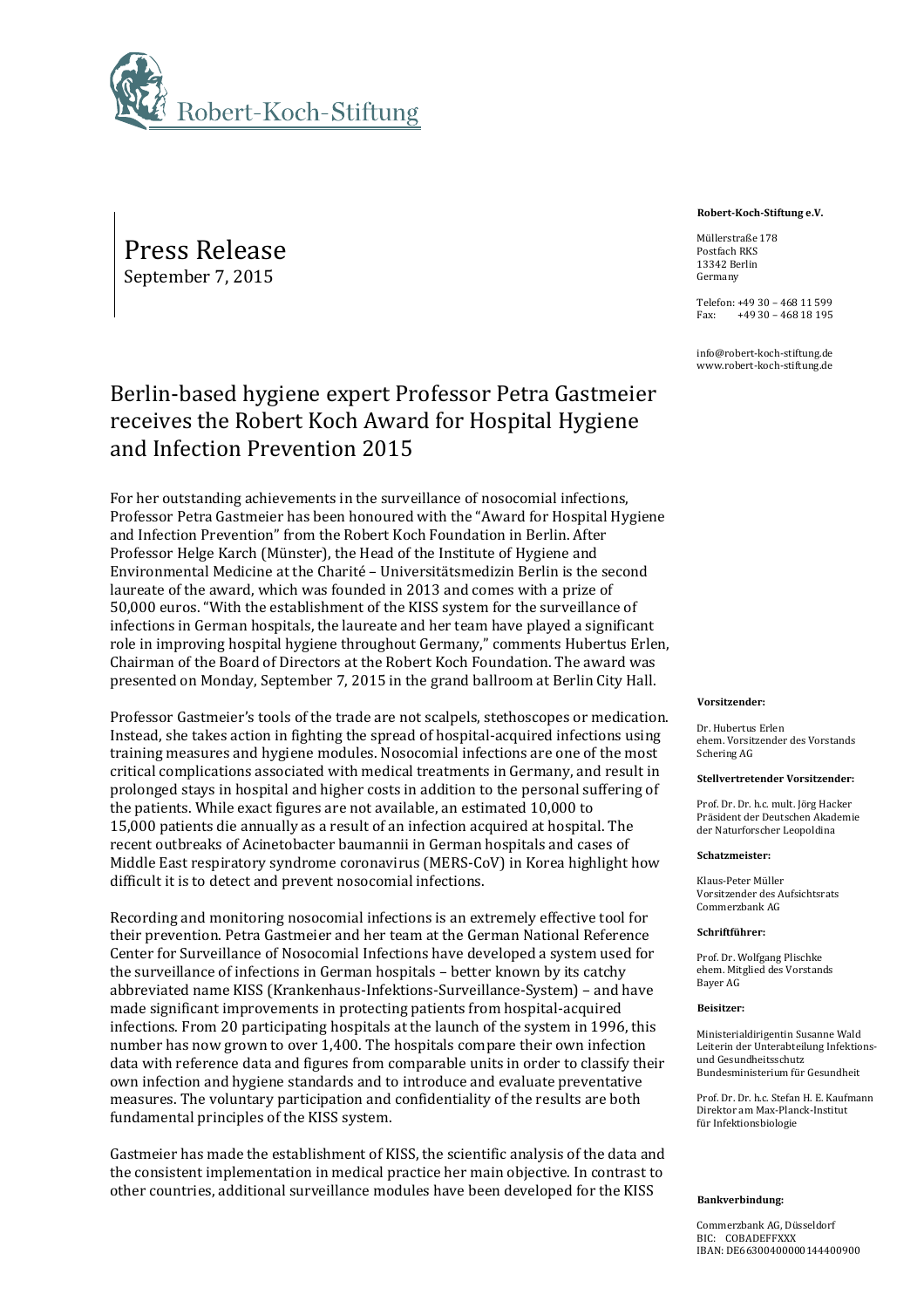

system used by Professor Gastmeier and her team. Of these, HAND-KISS for hand hygiene is the most commonly used and is found in more than 1,000 participating hospitals. The KISS modules are tailored to patient groups (e.g. NEO-KISS for premature babies), the range of treatments (e.g. OP-KISS for surgical units) or a specific pathogen (MRSA-KISS). Using these modules enables the participating units to identify shortcomings in hygiene standards and to rectify them accordingly. Comprehensive databases have also been established through the KISS system. These enable a scientific analysis of the epidemiology and pathogenesis of nosocomial infections to be made and the influence of various factors associated with patients and hospitals to be measured.

Of particular importance in hospital hygiene are pathogens that are resistant to antibiotics (such as staphylococci, acinetobacters and pseudomonads), which can only be treated to a limited extent when resistant against three or four of the available classes of antibiotics. Moreover, there is a high risk of these germs spreading within the hospital. There are two approaches towards preventing infections caused by multiresistant pathogens – consultation when prescribing antibiotics and compiling regulations (antibiotic stewardship) and preventing the pathogens from being transmitted by hospital staff and patients. Petra Gastmeier has made an outstanding contribution in these fields. One such example is the "Aktion saubere Hände" (Clean Hands Initiative), a campaign she has led since 2008 for improving hand disinfection in German healthcare facilities. The consumption of disinfectants is recorded at the 1,500 participating institutions – such as hospitals and care homes – and the use of disinfectants has been increased by up to 80% thanks to training measures.

Petra Gastmeier is also the laureate of the main award from the German Society for Hygiene and Microbiology (Deutsche Gesellschaft für Hygiene und Mikrobiologie, DGHM) and the Hygiene Prize at the Rudolf Schülke Foundation. She is member of the Commission for Hospital Hygiene and Infection Prevention and the Advisory Board for Infection Epidemiology/Public Health Microbiology at the Robert Koch Institute. Gastmeier and her colleagues have had over 300 scientific contributions published in renowned international journals. With all of these achievements, it is no surprise that she is known under the moniker "Miss Kiss" in hygiene circles – a very special kind of honorary title.

# **Information on the award**

In Germany, approximately 500,000 patients contract hospital infections each year, more than 10,000 cases of which are fatal. These statistics indicate that advanced medicine has reached its limits. Improvements in the implementation of hospital hygiene and the development of new strategies in therapy and the prevention of nosocomial infections are urgently needed. This is why the Robert Koch Foundation introduced the Prize for Hospital Hygiene and Infection Prevention two years ago, with the aim of drawing attention to exemplary achievements in the field of hospital hygiene and infection prevention. It is intended to serve as an incentive to improve the standard of hygiene in our hospitals through new scientific and applicationoriented projects.

The Prize is financially supported by B. Braun Melsungen AG.